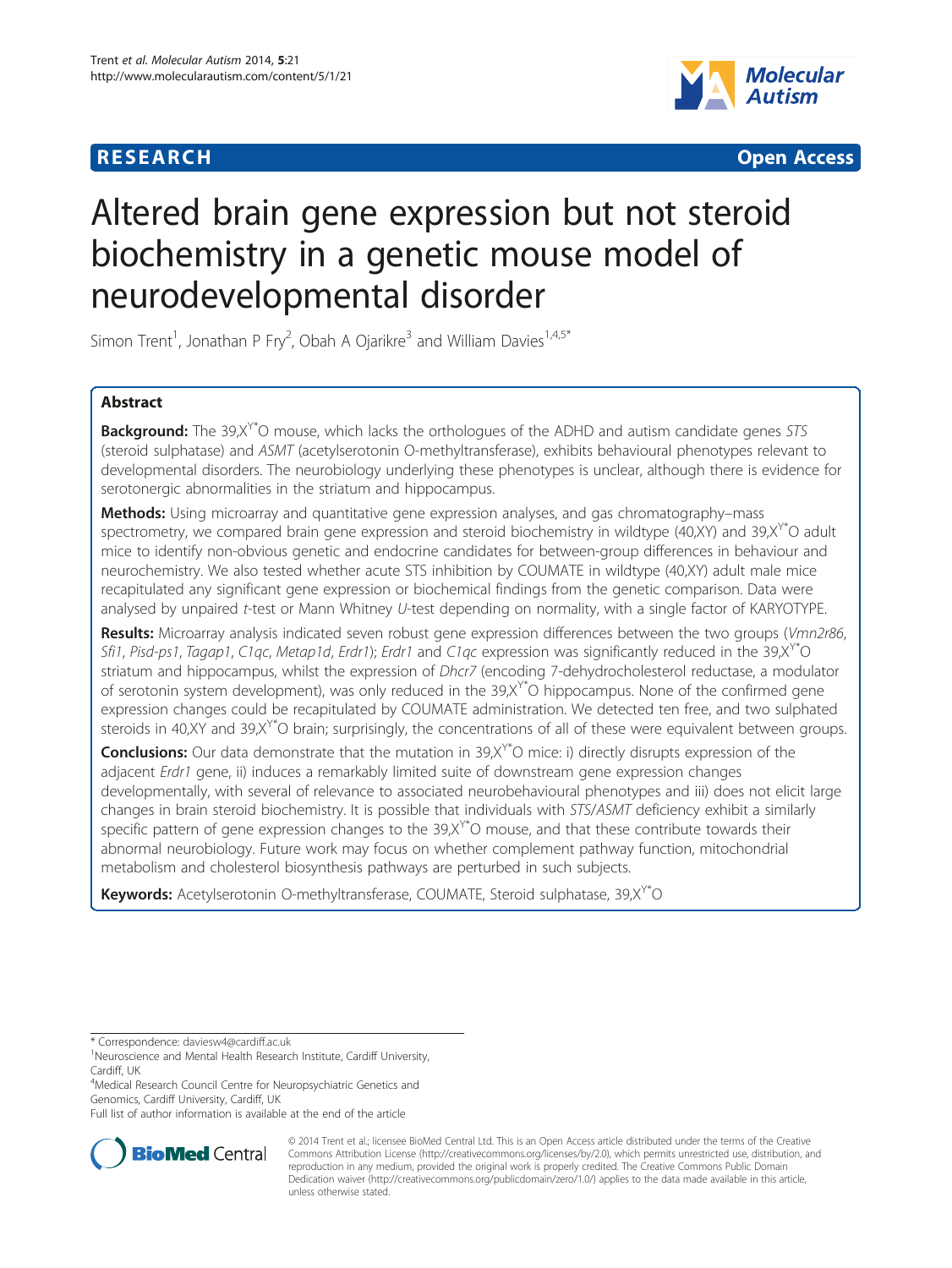## Background

Autism spectrum disorders (ASDs) and Attention Deficit Hyperactivity Disorder (ADHD) exhibit partially overlapping neurobehavioural symptoms, frequent comorbidity, altered monoaminergic function, and shared genetic aetiology [\[1](#page-9-0)]. Both types of disorder are significantly more frequently diagnosed in males than in females, suggesting a potential role for sex-linked genetic risk variants [\[2\]](#page-9-0), and both can have long-term adverse consequences for example, increased risk for alcohol dependence in ADHD [[3\]](#page-9-0) or lack of independence, close social ties and employment in ASDs [\[4\]](#page-9-0).

Both cytogenetic deletions at Xp22.32 encompassing the X-linked STS gene (encoding the enzyme steroid sulphatase) and its immediate neighbours, and inactivating point mutations within STS, appear to predispose to ADHD (particularly the inattentive subtype) [\[5](#page-9-0)]; larger cytogenetic deletions encompassing STS and more distant contiguous genes (notably NLGN4X) seem to predispose to autism and related disorders [\[5](#page-9-0)]. Polymorphisms within STS are associated with ADHD risk [[6,7\]](#page-9-0) and cognitive function in individuals with ADHD [\[8](#page-9-0)], whilst the gene is expressed in regions of the developing brain whose structure is known to be altered in ADHD cases [[8\]](#page-9-0). Steroid sulphatase cleaves sulphate groups from a variety of steroid hormones (for example, dehydroepiandrosterone sulphate, DHEAS) thereby altering their activity and/or specificity, and subsequent developmental and physiological effects [[9\]](#page-9-0). As sulphated and non-sulphated steroid hormones can act as modulators at key neurotransmitter receptors, including N-methyl-D-aspartic acid (NMDA) and γ-aminobutyric acid type A (GABA<sub>A</sub>) receptors [[9](#page-9-0)], lack of STS developmentally could potentially elicit important effects on neuronal organisation processes mediated by these neurotransmitters [[10\]](#page-9-0).

Inactivating mutations within the ASMT gene, located within the pseudoautosomal region of the human X chromosome and encoding the enzyme acetylserotonin O-methyltransferase that catalyses the final step in melatonin biosynthesis, have been suggested as being potentially pathogenic in a variety of psychiatric and developmental conditions, including ASDs [[11](#page-9-0)-[17\]](#page-9-0). Such mutations may act to reduce systemic melatonin levels, a reported feature of individuals with ASDs [\[15\]](#page-9-0). Alternatively, or additionally, they could affect upstream substrate levels in the brain or blood platelets, for example, of the growth factor serotonin (5-hydroxytryptamine, 5-HT) or blood cell function [\[15](#page-9-0)]; elevated platelet serotonin levels are a consistent finding in ASD cases [[18](#page-9-0)].

The  $39, X^{Y*}O$  mouse lacks both the pseudoautosomal Sts and Asmt genes (and hence their expression in all tissues) as a consequence of an end-to-end fusion of the X and Y chromosomes [[19\]](#page-9-0); as such, it has some degree of construct validity as a genetic mouse model for

neurodevelopmental disorders. On an MF1 outbred albino strain background, this mouse also exhibits considerable face validity for such disorders: it is inattentive [[20\]](#page-9-0), hyperactive, emotionally hyper-reactive (showing increased indices of stress in novel or arousing environments), occasionally aggressive [[21\]](#page-9-0), and perseverative (showing persistent responding in the absence of reinforcement) [[19](#page-9-0),[22](#page-9-0)] and exhibits reduced systemic DHEA levels [[21](#page-9-0)]. Whilst melatonin levels in wildtype and  $39, X^{Y*}O$  MF1 male mice remain to be determined, other outbred albino strains are known to produce significant quantities of the hormone [\[23\]](#page-9-0).

Currently, the neurobiology of the  $39, X^{Y*}O$  mouse is poorly defined, although we have previously shown that it exhibits altered monoaminergic chemistry, notably elevated hippocampal and striatal serotonin levels and reduced 5-HT turnover in these regions [[19,22](#page-9-0)]. Interestingly, however, the  $39, X^{\gamma*}O$  mouse, in contrast to individuals with ADHD, exhibits enhanced behavioural inhibition relative to 40,XY male controls as indexed by performance on murine versions of the 5-choice Serial Reaction Time Task and the Stop Signal Reaction Time Task [20, S.T., O.A.O. and W.D., unpublished observations]. We have previously shown that acute administration of one dose of the specific steroid sulphatase inhibitor COUMATE to wildtype male mice also results in inattention [[20](#page-9-0)] and enhanced behavioural inhibition [S.T., O.A.O. and W.D., unpublished observations], suggesting that these phenotypes in the  $39, X^{\text{Y*}}$ O mouse are due to the ongoing activity of the enzyme. Other phenotypes in the  $39.X<sup>Y</sup>$ °O mouse (for example, hyperactivity and anxiety) cannot be recapitulated by acute inhibition of steroid sulphatase [\[21\]](#page-9-0), suggesting that they may arise from the developmental effects of deficiency for the enzyme, or alternatively from neuroendocrinological abnormalities as a consequence of ASMT deficiency.

Here, we further investigated the neurobiology of the  $39, X<sup>Y</sup>$ °O mouse using two methods, with a view to identifying biological correlates of the behaviours mentioned above. First, we compared gene expression in adult 40, XY and  $39, X^{\gamma*}O$  whole brain tissue by microarray to identify non-obvious genetic changes between the two groups, that is changes that could not be predicted a priori on the basis of known biology; we assayed whole brain tissue given that Sts is widely expressed throughout the mouse brain, and because disruptions to multiple brain regions were likely to underpin the  $39, X^Y$ °O behavioural phenotypes. We also tested to see whether any of the significant changes were seen in the  $39, X^Y$ <sup>o</sup> hippocampus or striatum (given the known changes in 5-HT levels), or in COUMATE-treated male mouse whole brain (and hence whether they could explain the effects of acute STS deficiency on attention and behavioural inhibition). Second, we characterised brain steroids in the adult 40,XY mouse for the first time, and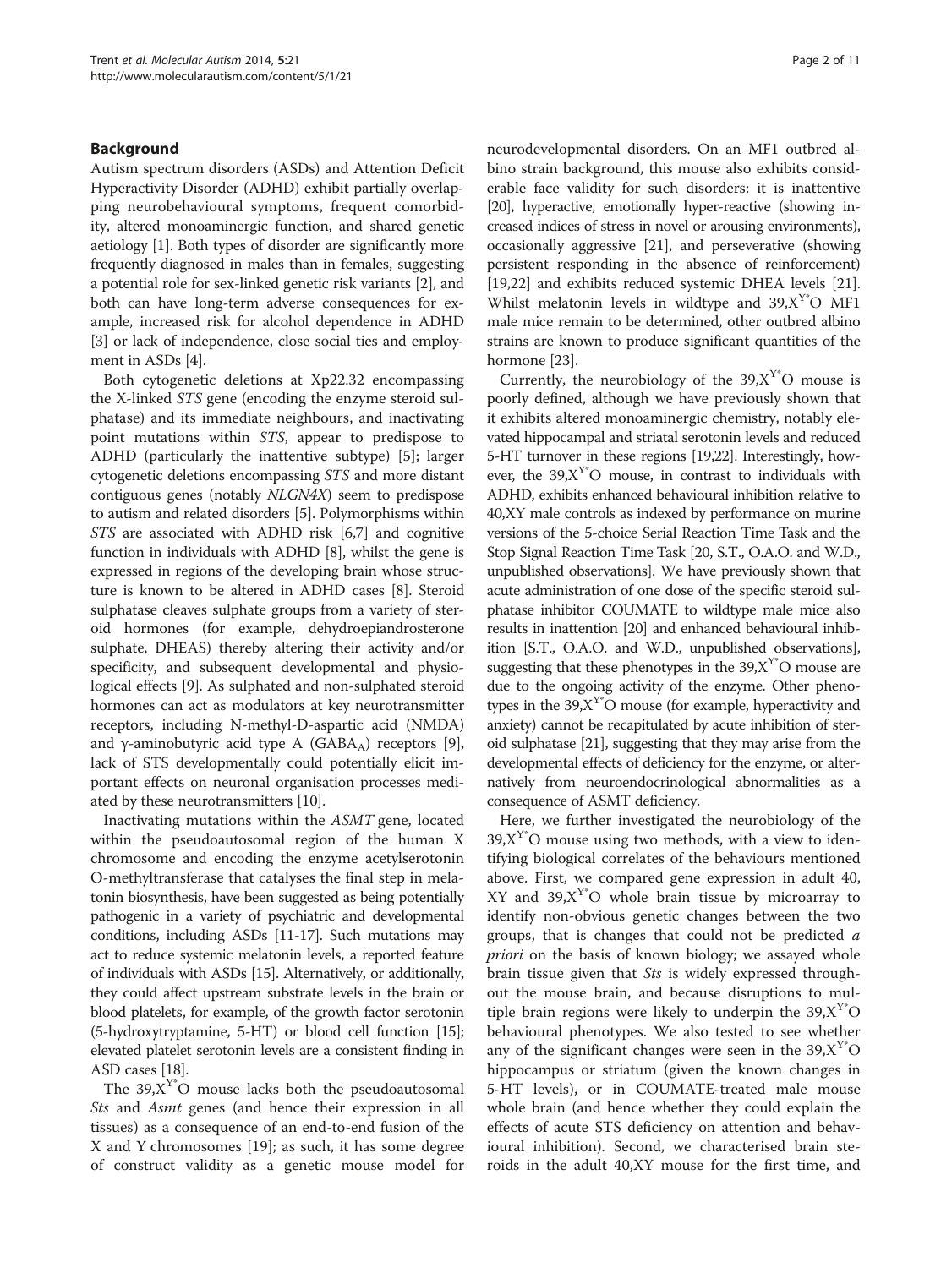compared this profile to that of the  $39, X^{Y*}O$  mouse. We anticipated that these combined approaches might reveal new pathophysiological mechanisms underlying phenotypes associated with STS/ASMT deficiency specifically and neurodevelopmental disorders more generally, and might highlight novel factors protecting against behavioural disinhibition. We report that  $39, X^{Y*}O$  mice show a highly specific pattern of gene expression changes, with several being of relevance to developmental disorders, but surprisingly, no large changes in brain steroid levels.

## Methods

#### Subjects

All experimental research involving animals was performed in accordance with the Animal (Scientific Procedures) Act 1986 (United Kingdom) and was approved by the UK Home Office.  $39, X^{Y*}O$  and  $40, XY$  mice, matched for genetic background (predominantly MF1 strain), were bred and genotyped for the presence or absence of Sts at the Medical Research Council National Institute for Medical Research (MRC NIMR) as described previously [[22](#page-9-0)]; at six weeks of age, behaviourally naïve, group-housed 40,XY (n = 10) and  $39, X^{\gamma*}O$  (n = 10) mice were culled by cervical dislocation between 1200 and 1500 hours, and their brains frozen immediately at −80°C for subsequent RNA extraction. Some  $40, XY$  and  $39, X<sup>Y*</sup>O$  mice were subsequently transferred to Cardiff University, where they were treated with antibiotics to treat a Pasteurella pneumotropica infection prior to release onto the open racks and behavioural testing; these mice were then culled by cervical dislocation between 1100 and 1300 hours (aged 10 to 12 months), and their hippocampi and striata dissected from the left hemisphere and frozen immediately at  $-80^{\circ}$ C (n = 6 per group). For the pharmacological study, behaviourally naïve, six-week old, male MF1 mice (Harlan, UK) were administered 7-O-sulphamoyl-4 methylcoumarin (COUMATE) at a dose previously shown to influence behaviour [\[20\]](#page-9-0) (10 mg/kg in 0.5% methylcellulose  $0.9\%$  saline vehicle, per os (po),  $n = 12$ ) or vehicle alone  $(n = 12)$ ; 24 hours later they were culled by cervical dislocation between 1600 and 1830 hours, their brains dissected and immediately frozen at −80°C. For the brain steroid measurements, behaviourally-naïve, group-housed mice  $(n = 8$  per group) from MRC NIMR were culled by cervical dislocation between 1100 and 1500 hours (aged five to seven months), their brains dissected and frozen immediately at −80°C.

#### RNA extraction and cDNA biosynthesis

High quality total RNA (absorbance ratios of 1.7 to 2.1) for the microarray study was extracted from 40,XY and  $39, X^T$ O hemibrain tissue using RNeasy Lipid Tissue Kit (Qiagen, Manchester, UK), and DNase-treated using

RNase-free DNase kit (Qiagen, Manchester, UK). For other tissue samples, high quality RNA was extracted by homogenising the tissue in TRIReagent (Sigma-Aldrich, Gillingham, UK), precipitating with isopropanol, washing in 75% ethanol, and resuspending in RNase-free distilled water; DNase treatment was then carried out using the TURBO DNA-free kit (Life Technologies, Paisley, UK). cDNA was synthesised from 1 to 2  $\mu$ g RNA per sample using EcoDry Premix with random hexamers (Clontech, Mountain View, CA, USA), and diluted 25-fold.

#### Microarray analysis

Total RNA was supplied to Source Bioscience Ltd. (Nottingham, UK) where it underwent quality control checks prior to conversion to cRNA and hybridisation to the Mouse Gene 1.0 ST array (Affymetrix, Santa Clara, USA) according to their standard protocol. To reduce the possibility of spurious expression differences, we carried out four separate hybridisations: 40,XY1 (five pooled hemibrains), 40,XY2 (five pooled hemibrains),  $39, X^{Y*}O1$ (five pooled hemibrains), and  $39, X^{Y*}O2$  (five pooled hemibrains). Array data were subject to normalisation using the Robust Multipoint Average (RMA) procedure (background adjustment, quantile normalisation and summarisation) within the Affymetrix Expression Console prior to being loaded in the CLC Bio Genomics Workbench to examine differential expression across samples. Microarray data are available via ArrayExpress [\[24](#page-9-0)] (accession number E-MEXP-3943).

#### Quantitative polymerase chain (qPCR) analysis

Quantitative PCR (qPCR) analysis of gene expression was performed using a Rotorgene 6000 coupled with a CAS1200 automated set-up, and utilizing standard consumables (Qiagen, Manchester, UK). PCR reactions were performed using 5 μl cDNA mix and 200 nM customdesigned primers (Additional file [1\)](#page-8-0) and Quantace SensiMix (Bioline, London, UK). qPCR data were analysed using  $\Delta C_t$ methods as described previously [\[25](#page-9-0)]. Briefly, individual PCR reaction data were normalised to the mean of at least three 'housekeeping gene standards' (Hprt, Gapdh, Actb and Rn18s, whose expression was significantly correlated within the samples), giving a value known as  $\Delta C_t$ . The data were processed further to show how the  $39, X^{\gamma}$ °O values vary with respect to those of the 40, XY ( $\Delta \Delta C_t$ ) and allow simpler graphical representation after transformation  $(2^{-\Delta\Delta Ct})$ .

#### Brain steroid analysis

Pooled samples (40,XY:  $n = 4$ , 39,X<sup>Y</sup>°O:  $n = 4$ ) were generated for each group (two whole brains per pool). Free steroids and their sulphate esters were extracted from brain tissue and fractionated prior to derivatisation with methoxyamine (MO) and trimethylsilylimidazole (TMSI) for gas chromatography-mass spectrometry (GC-MS) as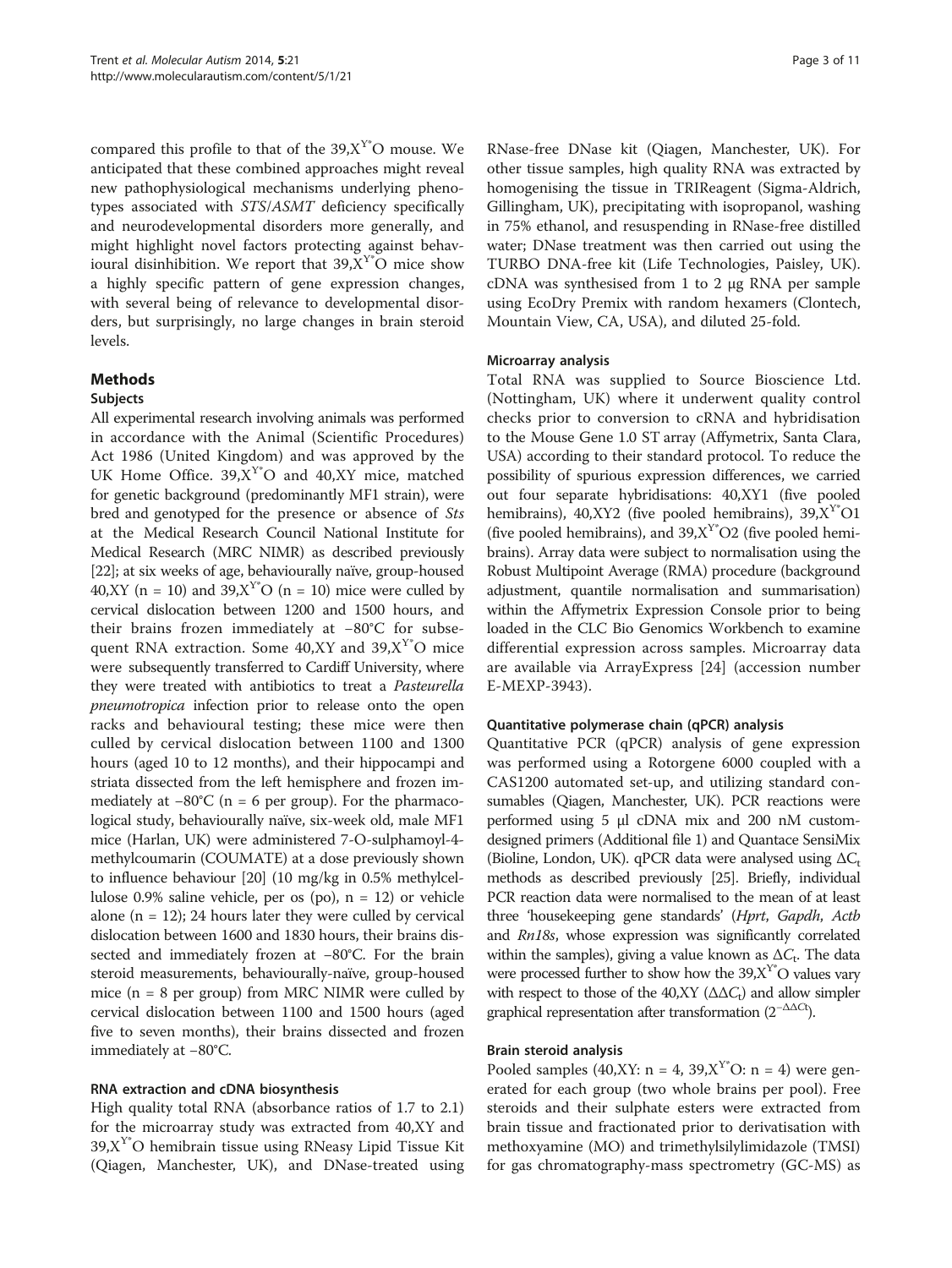previously described [[26\]](#page-9-0) except that steroid sulphates were deconjugated by incubation with Helix sulphatase rather than by solvolysis [\[27\]](#page-9-0). Briefly, after drying down and redissolving in sodium acetate (0.5 M, pH 5.0), the sulphates were deconjugated by incubation with the arylsulphatase enzyme from Helix pomatia Type H1 (Sigma-Aldrich, Gillingham, UK) at 1 mg/ml overnight at 40°C, then at 55°C for two hours. The deconjugated steroids could then be recovered by loading the incubate onto a 60 mg hydrophobic-lipophilic balance (HLB) cartridge (Waters, Milford, MA, USA). After a wash with 5 ml water, the steroids were eluted from this cartridge with 4 ml ethyl acetate. These steroids liberated by deconjugation of the sulphate fraction were then dried down under nitrogen and derivatised with MO and TMSI for GC-MS alongside the steroids from the free steroid fraction of mouse brain. Increasing amounts (1.4 to 23.1 ng) of standard reference steroids were derivatised at the same time for calibration and each sample and calibration reference included a fixed amount (50 ng) of the internal standards 16-dehydropregnenolone and 6α-methyl-17 hydroxyprogesterone. Column conditions for the GC were as previously described, with elution of the MO-TMSsteroids detected by selective ion monitoring as follows: androsterone, 270 and 360; dehydroepiandrosterone, 268 and 358; epiandrosterone, 270 and 360; androstenediol, 129 and 239; 17β-oestradiol, 129, 285 and 416; testosterone, 129 and 389; allopregnanolone, 298 and 388; 16-dehydropregnenolone, 400 and 415; allopregnanediol, 269 and 346; pregnenolone, 288 and 386; epiallopregnanolone, 243 and 388; 5α-dihydroprogesterone, 288 and 343; 20β-dihydropregnenolone, 372 and 462; 20α-dihydropregnenolone, 372 and 462; progesterone, 341 and 372; 5α,20α-tetrahydroprogesterone, 289 and 303; 6α-methyl-17-hydroxyprogesterone, 443 and 474.

## **Statistics**

For the microarray data, statistical significance of the changes in mean expression levels per group was examined by the unpaired two-tailed  $t$ -test with a single overall factor of KARYOTYPE (that is  $40, XY$  or  $39, X^{\prime\prime}O$ ) within CLC Bio Genomics Workbench; P-values taking into account correction for False Discovery Rate were also calculated. For the qPCR analyses, samples > two standard deviations from the group mean were excluded as outliers; statistical significance of the changes in expression levels was examined using  $2^{\triangle^{\text{CC}}}$  values by the unpaired t-test (normally distributed data according to Shapiro-Wilks test) or Mann-Whitney U-test (non-normally distributed data according to Shapiro-Wilks test) with a single factor of KARYOTYPE. Where variance within the two groups was unequal, Greenhouse-Geisser corrected degrees of freedom are indicated. Where the direction of effects could be predicted, that is in confirming microarray findings, a one-tailed test was used; in other cases, a twotailed test was used. For the brain steroid hormone analyses, data were tested for normality as above, and analysed by the unpaired  $t$ -test with a single factor of KARYOTYPE. *P*-values  $\leq$  0.05 were regarded as significant, and all data are presented as mean values ± standard error of the mean.

## Results

## Microarray analysis

Filtering for nominal  $P$ -values < 0.05, and >2-fold change identified just 13 genes of interest in addition to Sts, which was, as expected, found to be significantly downregulated; of these genes, eight appeared to be upregulated, and five downregulated (Table [1](#page-4-0)). Asmt was not represented on the array. Just one gene, Erdr1 (NM\_133362.1) survived correction for False Discovery Rate ( $P = 0.044$ ). Of particular note was the finding that two genes that lie adjacent to one another on chromosome 11 (Sfi1 and Pisd-ps1) were both upregulated, a result highly unlikely to occur by chance. A further 1,536 transcripts (out of 26,166 RefSeq transcripts represented on the array) were potentially more subtly differentially expressed (that is  $P < 0.05$ , but <2-fold expression change); of these, 47 had previously been implicated in autism and/ or ADHD according to relevant online databases [[28](#page-9-0)-[30](#page-9-0)]: Abat, Arhgap15, Cdh8, Chrna7, Cldn5, Cntn3, Crygc, Cttnbp2, Ctnna2, Dctn5, Dhcr7, Dhrs3, Ehmt1, Elovl6, Eif4e1b, Eln, Fbxo40, Gclc, Gdi1, Gfod1, Gpd2, Grid2, Hepacam, Hes1, Hes6, Irak1, Kcnj10, Lphn3, Lrp2, Lrrn3, Mcph1, Mctp1, Mid1, Nlgn1, Npy5r, Nucb1, Park2, Pdzd4, Plcb1, Prodh, Prrt2, Prune2, Scn2a1, Slc25a12, Srsf3, Syngap1 and Ythdc2.

## Confirmation of microarray results by quantitative PCR (qPCR)

Initially, we sought to confirm microarray changes  $> 2$ fold and with a  $P$ -value < 0.05 by qPCR using individual samples ( $n = 10$  per group). The direction of effect was consistent between the microarray and the qPCR analysis for 12 of the 13 genes in Table [1.](#page-4-0) However, the expression of only seven of the 13 genes was confirmed as being significantly different between the two experimental groups by qPCR (Figure [1A](#page-4-0)): six upregulated: *Vmn2r86*:  $t_{8.00}$  = −6.11, *P* < 0.001 (expression higher than 40,XY mean in 10/10 39,X<sup>Y\*</sup>O samples), Sfi1: t<sub>16</sub> = -8.62,  $P < 0.001$  (expression higher than 40, XY mean in 10/10 39,X<sup>Y\*</sup>O samples), *Pisd-ps1*: t<sub>11.84</sub> = -1.84, *P* < 0.05 (expression higher than 40, XY mean in 7/10 39,  $X^{Y*}O$ samples), Tagap1:  $t_{17} = -3.32$ ,  $P < 0.005$  (expression higher than 40,XY mean in  $8/10$  39,X<sup>Y\*</sup>O samples), C1qc:  $t_{9.07}$  = −11.47, P < 0.001 (expression higher than 40,XY mean in 10/10 39,X<sup>Y</sup>°O samples), Metap1d: t<sub>9.29</sub> = −12.02, *P* < 0.001 (expression higher than 40,XY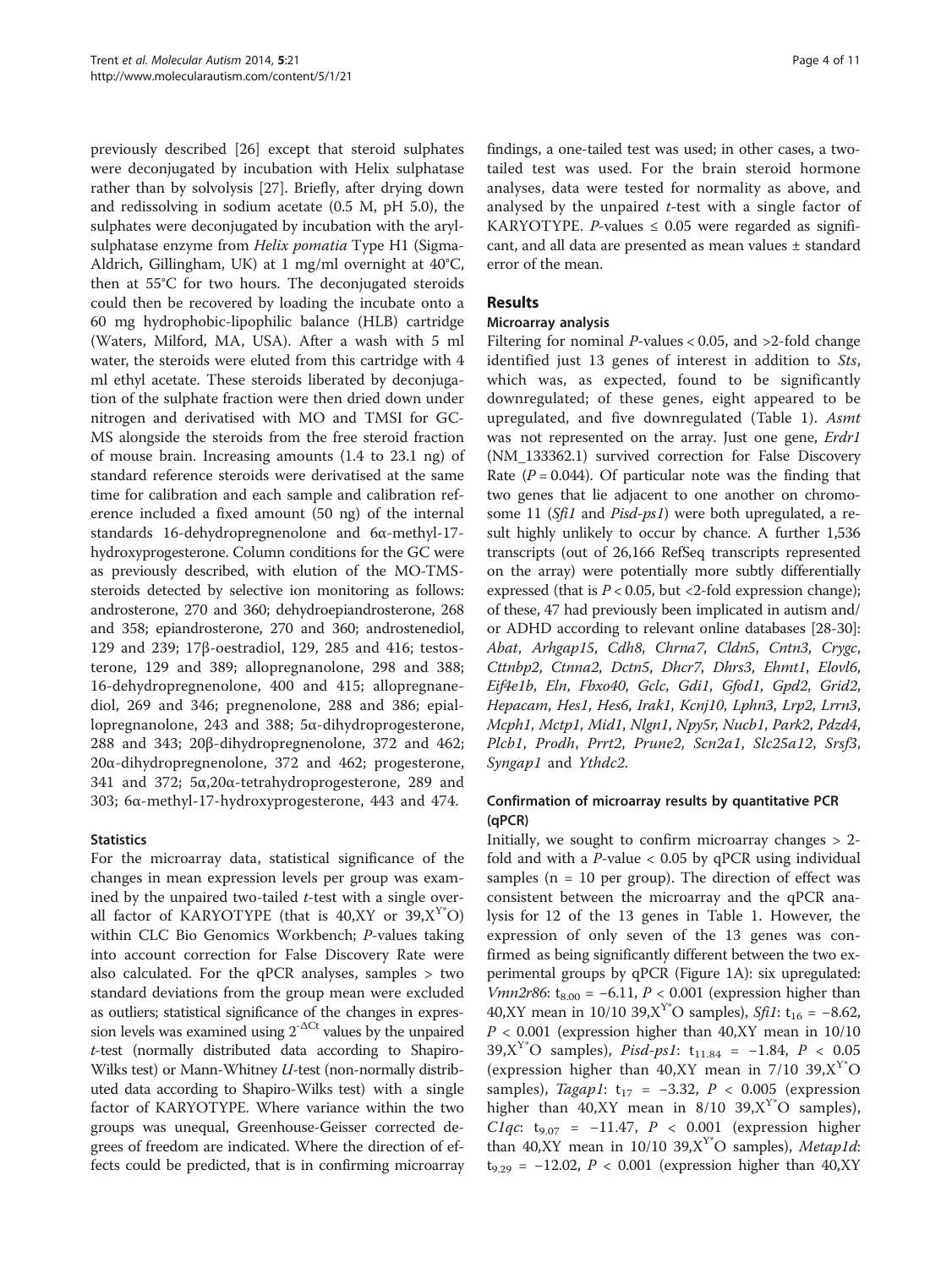Upregulated in  $39.X^{\gamma*}$ O brain

| Gene              | Chromosome                                  | Product                                           | Fold change | P-value              | Human orthologue            |  |
|-------------------|---------------------------------------------|---------------------------------------------------|-------------|----------------------|-----------------------------|--|
| Gm16432           |                                             | Function unknown                                  | 5.5         | 0.006                | None                        |  |
| Vmn2r86           | 10                                          | Vomeronasal 2 receptor 86                         | 3.6         | 0.03                 | None                        |  |
| Sfi1              | 11                                          | Sfi1 homolog, spindle assembly associated (yeast) | 3.3         | 0.007                | SFI1 (22q12.2)              |  |
| Pisd-ps1          | 11                                          | Phosphatidylserine decarboxylase, pseudogene 1    | 2.7         | 0.02<br>None         |                             |  |
| Tagap1            | 17                                          | T cell activation GTPase activating protein 1     | 2.4         | 0.01                 | None                        |  |
| C1qc              | $\overline{4}$                              | Complement component 1, q subcomponent, C chain   | 2.3         | 0.002                | C <sub>1</sub> QC (1p36.11) |  |
| Fam177a           | 12                                          | Family with sequence similarity 177, member A     | 2.2         | 0.004                | FAM177A1 (14q13.2)          |  |
| Metap1d           | 2                                           | Methionyl aminopeptidase type 1D                  | 2.0         | 0.0003               | METAP1D (2q31.1)            |  |
|                   | Downregulated in 39,X <sup>Y*</sup> O brain |                                                   |             |                      |                             |  |
| Gene              | Chromosome                                  | Product                                           | Fold change | p-value              | Human orthologue            |  |
| Erdr1             | Υ                                           | Erythroid differentiation regulator 1             | 3.6         | $1.3 \times 10^{-6}$ | None                        |  |
| Trdn              | 10                                          | Triadin                                           | 3.1         | 0.03                 | TRDN (6q22.31)              |  |
| Gm12696           | 4                                           | Pseudogenic RNA                                   | 2.9         | 0.01                 | None                        |  |
| Fut <sub>11</sub> | 14                                          | Fucosyltransferase 11                             | 2.2         | 0.002                | FUT11 (10q22.2)             |  |
| AA388235          | 17                                          | Non-coding RNA                                    | 2.1         | 0.03                 | None                        |  |

<span id="page-4-0"></span>Table 1 Genes showing >2fold change at  $P < 0.05$  in 39,X<sup>Y\*</sup>O whole brain based on the microarray analysis

mean in  $10/10$  39, $X^{Y*}O$  samples), and one downregulated: *Erdr1*:  $t_{9.00} = 5.96, P < 0.001$  (expression lower than 40,XY) mean in 10/10 39, $X^{Y*}O$  samples). *Prima facie*, these genes do not appear to function within common known pathways, being involved in signal transduction (Vmn2r86), phosphatase activity regulation (Sfi1), complement activation in the immune response  $(Clqc)$ , mitochondrial proteolysis (Metap1d) and regulation of cell proliferation and migration (Erdr1) [\[31\]](#page-9-0). The expression of Fam177a showed a trend towards being more highly expressed in 39,X<sup>Y\*</sup>O brain than 40,XY brain (t<sub>17</sub> = -1.51, P = 0.08). The expression of the Gm16432, Trdn, Gm12696, Fut11 and AA388235 genes did not differ significantly as a function of KARYOTYPE ( $t_{18} = -0.67$ ,  $P = 0.26$ ,  $t_{18} = 0.45$ ,  $P =$ 

0.33,  $t_{18} = -0.18$ ,  $P = 0.43$ ,  $t_{17} = 1.08$ ,  $P = 0.15$  and  $P =$ 0.94 respectively).

The *Erdr1* gene is located adjacent to the fusion point of the X and Y chromosomes in the  $39, X^{\gamma*}O$  mouse; therefore we tested whether two additional genes not represented on the microarray, which lie directly adjacent to Erdr1 (G530011O06Rik and LOC100861696) [[19](#page-9-0)] were also differentially expressed in  $39, X^{\gamma*}O$  and  $40, XY$ brain; this did not appear to be the case: G530011O06Rik:  $t_{13.4} = -0.037$ ,  $P = 0.97$ ,  $LOC100861696$ :  $P = 0.33$  (see Additional file [2](#page-8-0)).

Subsequently, we examined the expression of a selection of genes with known, or suspected, roles in neurodevelopmental disorders with < 2-fold change (1.04 to

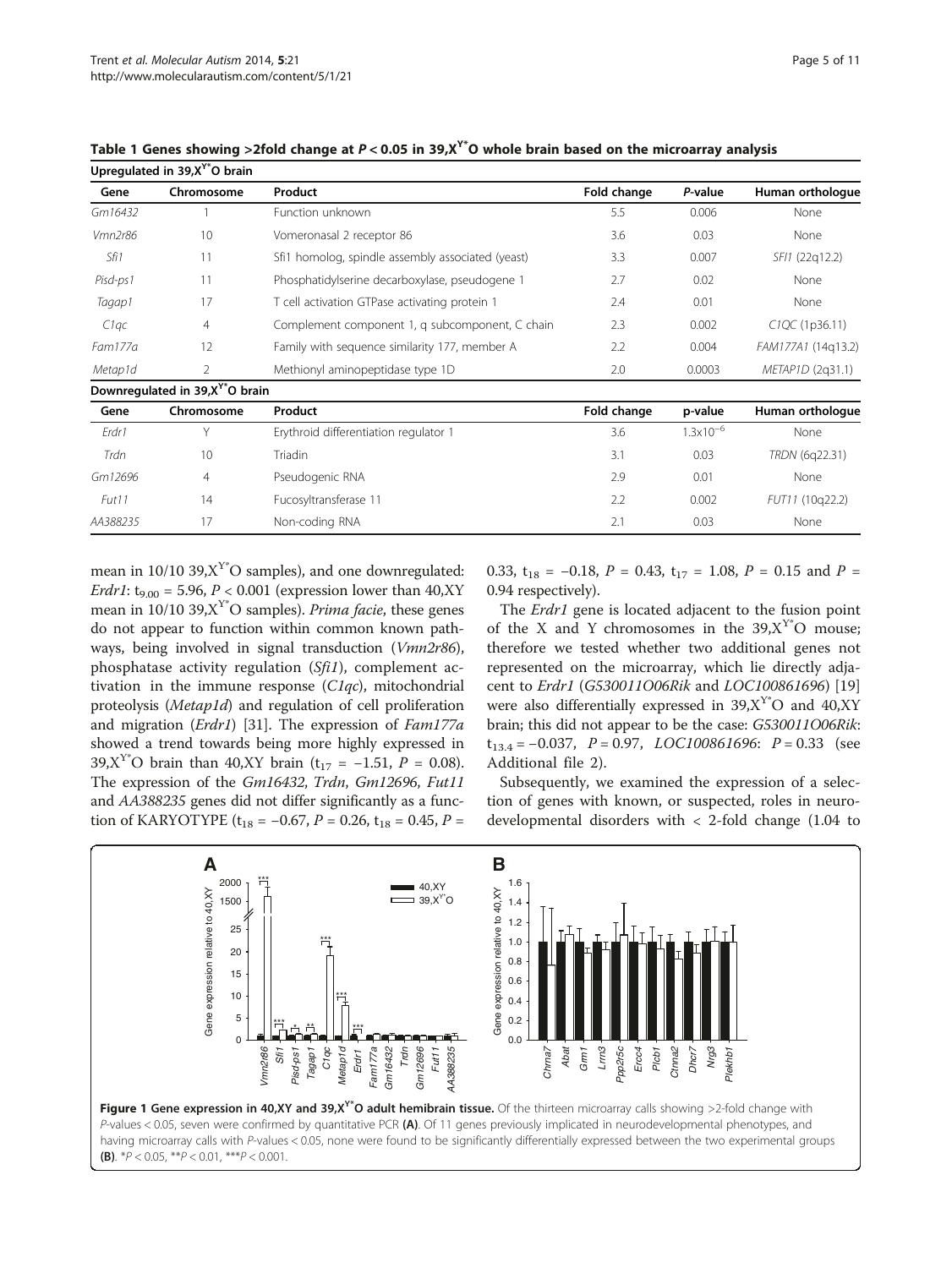1.25-fold change) but P-values < 0.05 using qPCR. Of the 11 genes examined, none were confirmed as being significantly differentially expressed between 40,XY and 39,X<sup>Y\*</sup>O groups (Figure [1](#page-4-0)B, Chrna7: t<sub>17</sub> = -0.15,  $P = 0.44$ , Abat:  $P = 0.33$ , Grm1:  $t_{17} = 1.26$ ,  $P = 0.12$ , Lrrn3:  $t_{18} = 0.77$ ,  $P = 0.23$ ,  $Ppp2r5c$ :  $t_{17} = -0.62$ ,  $P =$ 0.28, *Ercc4*:  $t_{18} = 0.32$ ,  $P = 0.38$ , *Plcb1*:  $t_{16} = 0.41$ ,  $P = 0.34$ , Ctnna2:  $t_{17} = 1.71$ ,  $P = 0.06$ , Dhcr7:  $t_{18} = 1.04$ ,  $P = 0.16$ ,  $Nrg3: t_{18} = -0.15, P = 0.45, Plekhb1 t_{18} = -0.27, P = 0.40).$ 

## Gene expression changes in the hippocampus and striatum of  $39.X^{\gamma*}$ O mice

Of the seven genes whose expression levels differed in 40,XY and 39,X<sup>Y\*</sup>O whole brain tissue, six were expressed in the adult hippocampus, and all showed reduced mean levels in  $39, X^{Y*}O$  tissue (Figure 2A). However, for only two of these (Erdr1 and C1qc), was this reduction statistically significant:  $Sfil$ :  $t_{10} = 1.81$ ,  $P = 0.10$ , Pisd-ps1:  $t_{10} = 1.20$ ,  $P = 0.26$ , Tagap1:  $t_{10} =$ 0.78,  $P = 0.45$ , Metap1d:  $t_{10} = 1.04$ ,  $P = 0.33$ , Erdr1:  $t_{5.00} = 3.17, P = 0.025$  (expression lower than 40,XY mean in 6/6 39, $X^{Y*}O$  samples),  $C1qc: P = 0.004$  (expression lower than 40,XY mean in  $6/6$  39,X<sup>Y\*</sup>O samples)). We also examined hippocampal expression of Dhcr7 (encoding 7-dehydrocholesterol reductase,  $P < 0.05$  in the microarray analysis) given that this gene had previously been implicated in neurodevelopmental disorders, and that its deficiency had been implicated in altered seroto-nergic function [\[32](#page-9-0)]. We found that in  $39, X^{Y*}O$  hippocampus, Dhcr7 expression was significantly downregulated relative to 40,XY expression:  $t_{5.97} = 3.47$ ,  $P = 0.013$  (expression lower than 40, XY mean in  $6/6$  39,  $X^{Y*}O$  samples) (Figure 2A).

Of the seven genes whose expression levels differed in 40,XY and 39,X<sup>Y\*</sup>O whole brain tissue, six were expressed in the adult striatum; we also examined Dhcr7 expression in this tissue. Both Erdr1 and C1qc genes were found to be significantly downregulated in 39,X<sup>Y\*</sup>O striatum:  $t_{5.19} = 3.12$ ,  $P = 0.025$  and  $t_{10} = 8.69$ ,  $P < 0.001$  respectively (expression lower than 40, XY mean in 6/6 39, $X^{Y*}O$  samples for both genes). The expression of the remaining five genes was equivalent in 40,XY and 39,X<sup>Y\*</sup>O striatum (Figure 2B, Sfi1:  $t_{10} = 1.35$ , P = 0.21, Pisd-ps1:  $t_{10} = -0.58$ , P = 0.58, Tagap1:  $t_{6.59}$  = 1.29,  $P = 0.24$ , Metap1d:  $t_{10} = 1.04$ ,  $P = 0.32$ , Dhcr7:  $t_{10} = 0.33, P = 0.75$ .

## Brain gene expression changes in wildtype COUMATE-treated male mice

To determine whether the behavioural effects arising from acute steroid sulphatase inhibition could be due to altered expression of the Vmn2r86, Sfi1, Pisd-ps1, Tagap1, C1qc, or Map1d genes, we compared their expression in COUMATE and vehicle-treated MF1 male hemibrain. Erdr1 expression was not examined in COUMATE-treated brain given that its reduced expression in the  $39.X<sup>Y</sup>$ °O brain was due to a direct effect of the genetic mutation and not a downstream effect of Sts or *Asmt* deficiency. None of the six genes assayed were significantly differentially expressed in these tissues: Vmn2r86 (t<sub>22</sub> = -0.99, P = 0.33), Sfi1 (t<sub>21</sub> = 0.01, P = 0.99), Pisd-ps1 (t<sub>20</sub> = 0.84, P = 0.41), Tagap1 (t<sub>22</sub> = -0.82,  $P = 0.42$ ), C1qc (t<sub>22</sub> = -0.42, P = 0.68), Metap1d (t<sub>21</sub> = 0.64,  $P = 0.53$ ) (Additional file [3](#page-8-0)).

## Steroid hormone analysis

Of the 15 steroids whose identity could reliably be determined from their elution and ion profile in our GC-MS analyses, ten had concentrations above the limit of detection in the free steroid fraction: (dehydroepiandrosterone (DHEA), epiandrosterone, testosterone, allopregnanolone, pregnenolone, epiallopregnanolone, 5α-dihydroprogesterone,

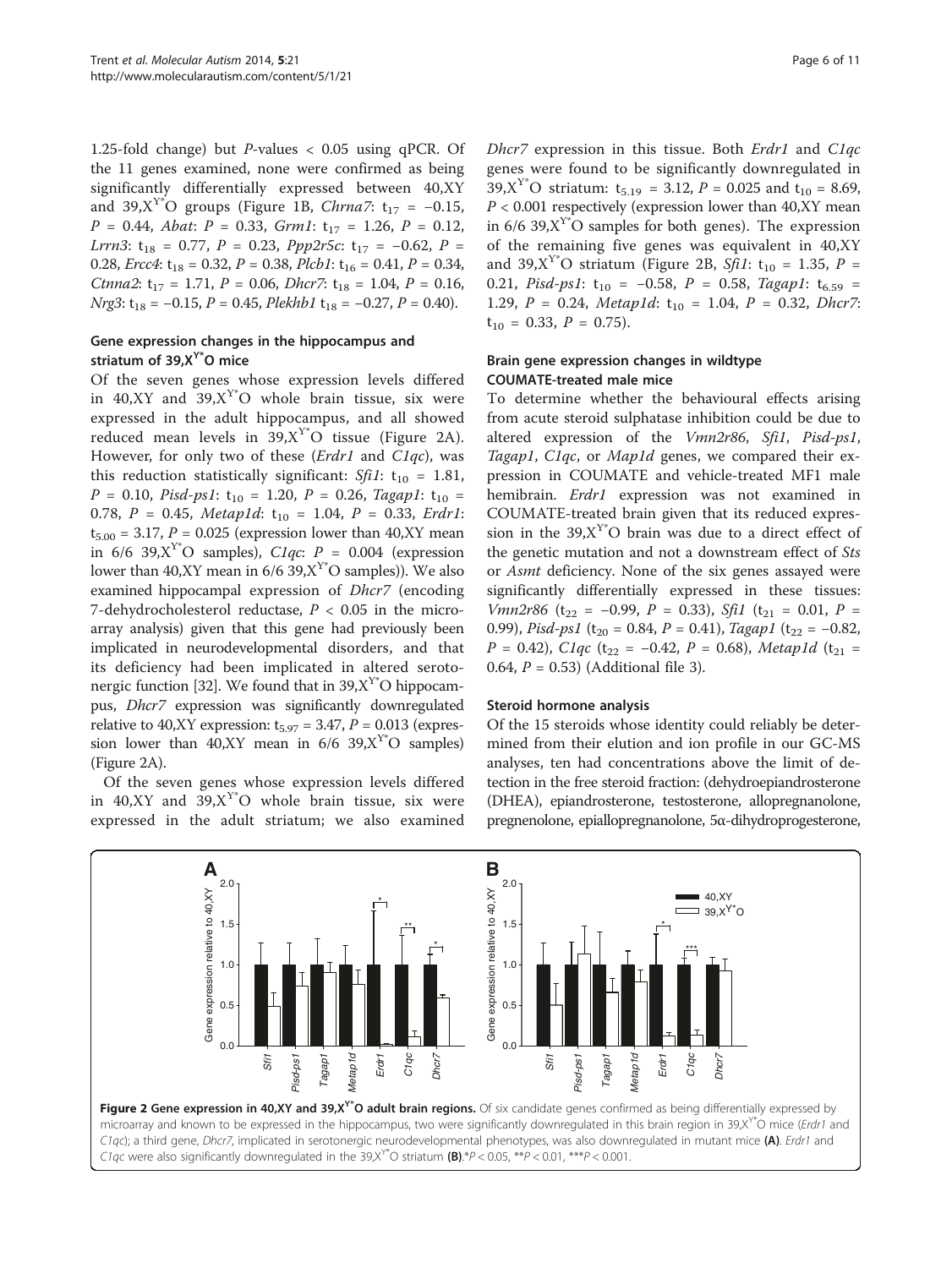20α-dihydropregnenolone, progesterone and 5α,20αtetrahydroprogesterone). The concentrations of these ten steroids did not differ significantly between 40,XY and  $39, X^{Y*}O$  brains, although there was considerable intra-group variability, particularly in the mutant group (Table 2).

In the steroid sulphate fraction, two steroids had concentrations above the limit of detection (DHEAS and epiandrosterone sulphate); the concentrations of both of these steroids did not differ significantly in 40,XY and  $39, X^{Y*}O$  brain (Table 2).

## Discussion

The  $39,X^{Y*}O$  mouse model exhibits face and construct validity for neurodevelopmental disorders, showing behavioural endophenotypes associated with such conditions, and lacking two genes (Sts and Asmt) whose human orthologues have been implicated in ADHD and

autism pathogenesis respectively. In this study, we investigated the neurobiology of this model by two methods with a view to identifying mechanisms by which loss of function of these genes might contribute towards behavioural pathology; this work is important given the current lack of availability of single gene knockout models for Sts and Asmt.

Microarray and quantitative PCR analyses comparing 40,XY and 39, $X^Y$ °O brain tissue identified a surprisingly small number of robust gene expression differences between the groups. Our inability to verify differential microarray expression calls at  $P < 0.05$  for multiple transcripts of relevance to autism and ADHD suggests that we are likely to have successfully identified all the genes that truly differ in their expression across the whole brain in 40,XY and 39,X $Y^*$ O mice. However, it is possible that there are further group differences in gene expression within specific brain regions; indeed, our

Table 2 Levels of free and sulphated steroids in whole adult 40,XY and 39,X<sup>Y\*</sup>O mouse brain (n = 4 per group)

| <b>Steroid</b>                                                          | Free steroids                     |                                                 |                    | <b>Steroid sulphates</b>         |                                              |                             |
|-------------------------------------------------------------------------|-----------------------------------|-------------------------------------------------|--------------------|----------------------------------|----------------------------------------------|-----------------------------|
| (systematic name in brackets)                                           | 40, XY<br>Concentration<br>(ng/g) | 39.X <sup>Y*</sup> O<br>Concentration<br>(nq/q) | Significance $t_6$ | 40.XY<br>Concentration<br>(nq/q) | $39.X^{\gamma*}O$<br>Concentration<br>(ng/g) | Significance t <sub>6</sub> |
| Androsterone<br>(5a-androstan-3a-ol-17-one)                             | $ND$ ; < 4.56                     | $ND$ ; < 4.56                                   | N/A                | $ND$ ; < 0.63                    | $ND$ ; < 0.63                                | N/A                         |
| dehydroepiandrosterone<br>(5-androsten-3ß-ol-17-one)                    | $36.15 \pm 9.74$                  | $32.91 \pm 15.21$                               | 0.18, $P = 0.86$   | $0.51 \pm 0.02$                  | $0.53 \pm 0.01$                              | $-1.34, P = 0.23$           |
| Epiandrosterone<br>(5α-androstan-3β-ol-17-one)                          | $2.80 \pm 0.12$                   | $3.60 \pm 0.44$                                 | $-1.77, P = 0.13$  | $0.71 \pm 0.02$                  | $0.72 \pm 0.01$                              | $-0.66, P = 0.54$           |
| Androstenediol<br>$(5$ -androsten-3 $\beta$ ,17 $\beta$ -diol)          | $ND$ ; < 0.01                     | $ND$ ; < 0.01                                   | N/A                | $ND$ ; < 0.45                    | $ND$ ; < $0.45$                              | N/A                         |
| 17 <sub>B</sub> -oestradiol<br>$(1,3,5(10)-oestratrien-3,17\beta-diol)$ | $ND$ ; < 0.53                     | $ND$ ; < 0.53                                   | N/A                | $ND$ ; < 0.05                    | $ND$ ; < $0.05$                              | N/A                         |
| Testosterone<br>(4-androsten-17β-ol-3-one)                              | $19.64 \pm 2.27$                  | $19.63 \pm 9.81$                                | 0.00, $P = 1.00$   | $ND$ ; < 1.77                    | $ND$ ; < 1.77                                | N/A                         |
| Allopregnanolone<br>(5a-pregnan-3a-ol-20-one)                           | $1.47 \pm 0.27$                   | $1.95 \pm 0.77$                                 | $-0.59, P = 0.58$  | $ND$ ; < 0.01                    | $ND$ ; < 0.01                                | N/A                         |
| Allopregnanediol<br>(5a-pregnan-3a,20a-diol)                            | $ND$ ; < 0.01                     | $ND$ ; < 0.01                                   | N/A                | $ND$ ; < 0.01                    | $ND$ ; < 0.01                                | N/A                         |
| Pregnenolone<br>(5-pregnen-3β-ol-20-one)                                | $31.26 \pm 13.37$                 | $25.12 \pm 15.05$                               | $0.31, P = 0.77$   | $ND$ ; < 0.01                    | ND; < 0.01                                   | N/A                         |
| Epiallopregnanolone<br>(5a-pregnan-3ß-ol-20-one)                        | $17.07 \pm 5.13$                  | $25.25 \pm 17.19$                               | $-0.46, P = 0.67$  | $ND$ ; < 0.37                    | $ND$ ; < 0.37                                | N/A                         |
| 5a-dihydroprogesterone<br>(5a-pregnan-3,20-dione)                       | $12.75 \pm 5.26$                  | $15.01 \pm 6.16$                                | $-0.28, P = 0.79$  | $ND$ ; < 0.01                    | $ND$ ; < 0.01                                | N/A                         |
| 20ß-dihydropregnenolone<br>$(5$ -pregnen-3 $\beta$ ,20 $\beta$ -diol)   | $ND$ ; < 3.10                     | $ND$ ; < 3.10                                   | N/A                | $ND$ ; < 0.01                    | $ND$ ; < 0.01                                | N/A                         |
| 20a-dihydropregnenolone<br>$(5$ -pregnen-3 $\beta$ ,20 $\alpha$ -diol)  | $0.91 \pm 0.11$                   | $0.94 \pm 0.09$                                 | $-0.21, P = 0.84$  | $ND$ ; < 0.01                    | $ND$ ; < 0.01                                | N/A                         |
| Progesterone<br>(4-pregnen-3,20-dione)                                  | $3.74 \pm 0.34$                   | $5.84 \pm 2.05$                                 | $-1.01, P = 0.35$  | ND; < 4.41                       | ND: < 4.41                                   | N/A                         |
| 5a,20a-tetrahydroprogesterone<br>(5a-pregnan-20a-ol-3-one)              | $3.71 \pm 0.22$                   | $3.97 \pm 0.48$                                 | $-0.50, P = 0.64$  | $ND$ ; < 1.61                    | $ND$ ; < 1.61                                | N/A                         |

N/A not applicable, ND not detectable.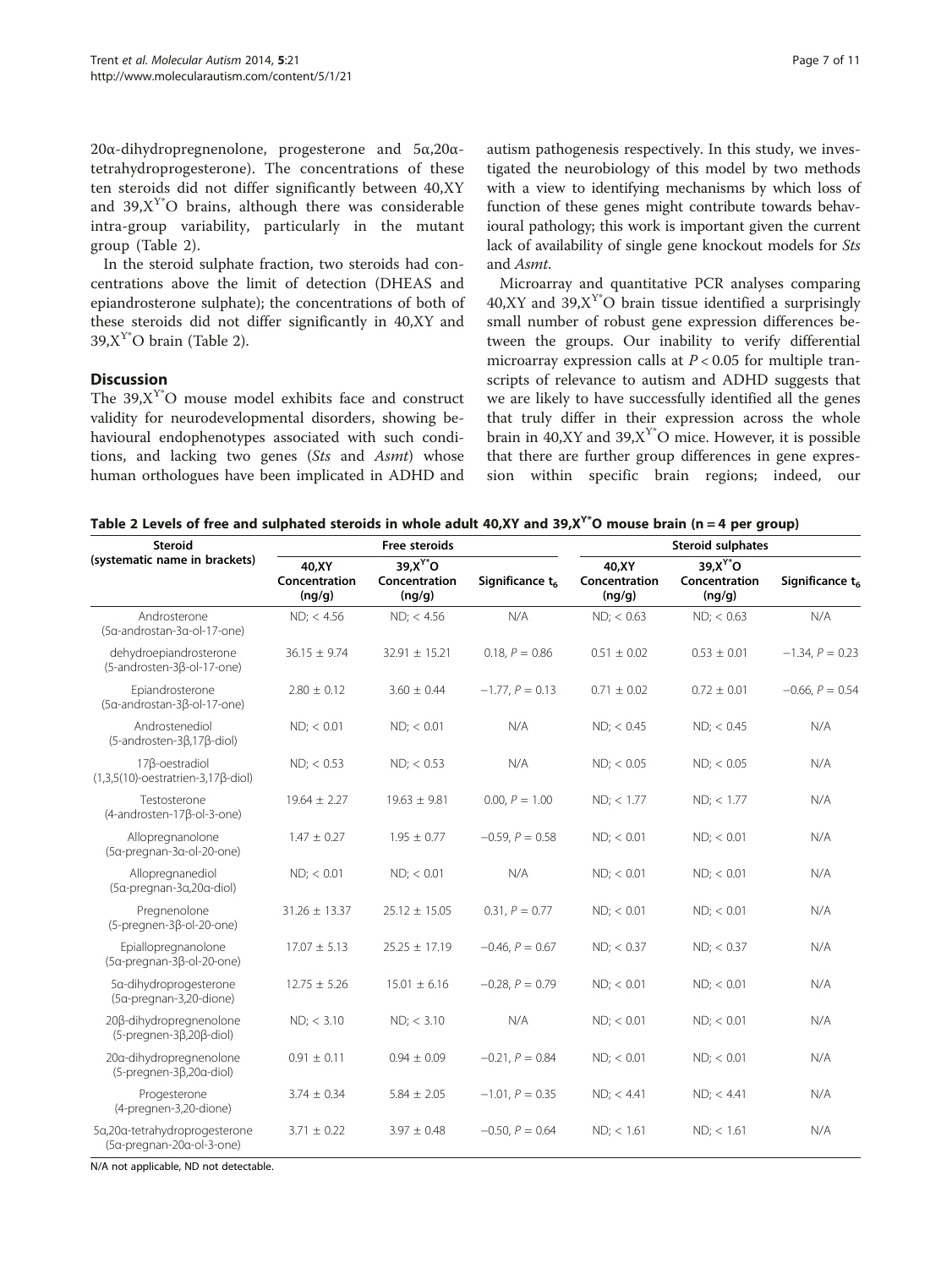microarray analysis did not indicate altered expression of Htr2c (encoding the serotonin 2c receptor) which we have previously shown to be upregulated in the  $39, X^{Y^*}O$ hippocampus [\[22\]](#page-9-0).

Erdr1 gene expression was significantly reduced in 39,  $X^{Y*}O$  whole brain, and in hippocampal and striatal dissections; this gene is retained in the  $39.X<sup>Y*</sup>O$  mouse and is located adjacent to the fusion point of the X and Y chromosomes [\[19](#page-9-0)]. Our current results suggest that in addition to deleting of the Sts and Asmt genes, the lesion in 39, $X^{Y*}O$  mice disrupts a genetic element that enhances Erdr1 expression. Theoretically, in concert with loss of *Sts* and *Asmt*, reduced expression of the widely-expressed, but poorly-characterised, erythroid differentiation regulator 1 protein encoded by *Erdr1* could contribute towards downstream gene expression changes, abnormal striatal and hippocampal monoamine neurochemistry, and behavioural phenotypes in the  $39, X<sup>Y*</sup>O$  model; brain and behavioural investigations in mice in which the function of this gene alone is disrupted will help clarify the extent and specificity of this contribution.

Our microarray and qPCR analyses also showed that the expression of C1qc (encoding the protein complement component 1, q subcomponent, c chain) was upregulated in the brains of young, behaviourally-naïve  $39, X^{Y*}O$  mice, but downregulated in the striata and hippocampi of older, behaviourally-trained mutant animals. These data suggest a potential basis for the neurochemical and behavioural abnormalities seen in the  $39, X^{Y*}O$  mouse that may be sensitive to spatiotemporal or environmental regulation, and further suggest the possibility that the neurobehavioural pathology in individuals lacking functional STS and/or ASMT proteins may be due, in part, to altered C1QC levels. Previous animal and clinical studies have implicated aberrant expression of C1q family members in developmental and behavioural phenotypes. In rodents, C1q deletion results in altered synaptic elimination [[33](#page-9-0),[34\]](#page-9-0), C1qc expression levels are altered in a model of developmental hippocampal pathology [[35](#page-9-0)], and C1qc expression is associated with behavioural phenotypes (notably the consumption of ethanol relative to water) [\[36](#page-9-0)]. In man, individuals with autism can exhibit elevated C1QC serum levels [\[37](#page-9-0)] and altered gastrointestinal C1q deposition [[38,39\]](#page-9-0). Whether the  $39, X^Y$ °O mouse exhibits alterations in synaptic structure/function or hippocampal structure, or heightened alcohol preference remains to be investigated. It also remains to be seen whether individuals with elevated C1QC levels and autism possess genetic mutations in either STS or ASMT, and whether individuals lacking functional STS and/or ASMT genes are at increased risk of alcohol dependence.

By the same logic, the present findings further indicate that disrupted expression of Metap1d and/or Sfi1 could play a role in 39, $X^{Y*}O$  phenotypes, and in developmental phenotypes associated with Xp22.3 mutations, but probably not through influencing striatal or hippocampal physiology. There is some evidence for an association between a linkage block at 2q31.1 containing METAP1D and autism [\[40\]](#page-10-0), whilst copy number variants encompassing SFI1 have previously been identified in autism and related developmental disorders [[41](#page-10-0)-[45\]](#page-10-0).

We also showed that the genetic mutation in  $39, X^{Y*}O$ mice resulted in reduced hippocampal expression of the Dhcr7 gene. DHCR7 is a known modulator of serotonergic system development in mammals [[32\]](#page-9-0); therefore, its reduced expression represents a strong candidate mechanism for abnormal serotonin levels in the  $39, X^{Y*}O$ hippocampus and associated behavioural phenotypes [[19,22\]](#page-9-0). In man, defects in the DHCR7 enzyme underlie Smith-Lemli-Opitz syndrome (SLOS). Individuals with SLOS exhibit a range of behavioural symptoms with some overlap with autism, including: hyperactivity, aggression, insomnia, self-injurious behaviour, sensory hypersensitivity and repetitive behaviours [\[32\]](#page-9-0); interestingly, several of these behavioural abnormalities are also observed in the  $39, X^{Y*}O$  mouse [[19,21,22\]](#page-9-0), indicating that hippocampal loss of DHCR7 function may underlie key SLOS phenotypes, and suggesting the  $39, X^{\gamma*}O$  mouse as a potential novel model for aspects of the syndrome.

Genetic and functional work in mice has indicated a link between steroid sulphatase and aggressive behaviour [[46,47\]](#page-10-0). Consistent with this,  $39, X^{Y*}O$  mice [[21\]](#page-9-0), and mice co-administered COUMATE and DHEAS [\[48](#page-10-0)], exhibit elevated levels of aggression. Previous rodent studies have demonstrated that major urinary proteins may elicit aggressive behaviour through their actions at sensory neurons expressing Vmn2r putative pheromone receptors [\[49\]](#page-10-0). Of the 124 genes within the Vmn2r family, the expression of just one, *Vmn2r86*, was significantly altered in  $39, X^{\prime\prime}$ <sup>o</sup> brain; this increased expression thus represents an excellent candidate mechanism underlying aggression in these mutant mice. The fact that there is no human orthologue of *Vmn2r86* may explain why individuals with Xp22.3 deletions encompassing STS and/ or ASMT do not consistently show obvious aggressive tendencies.

Acute administration of COUMATE, a specific steroid sulphatase inhibitor, given at a dose known to induce behavioural changes, did not recapitulate any of the whole brain gene expression changes seen in the  $39, X^Y$ °O mouse. There are two obvious possibilities why this might be the case: i) the expression changes in the 39,  $X<sup>Y</sup>$ °O mouse result from abnormal developmental expression of STS and/or ii) the gene expression changes in the  $39, X^{\gamma*}O$  mouse are the result of loss of function of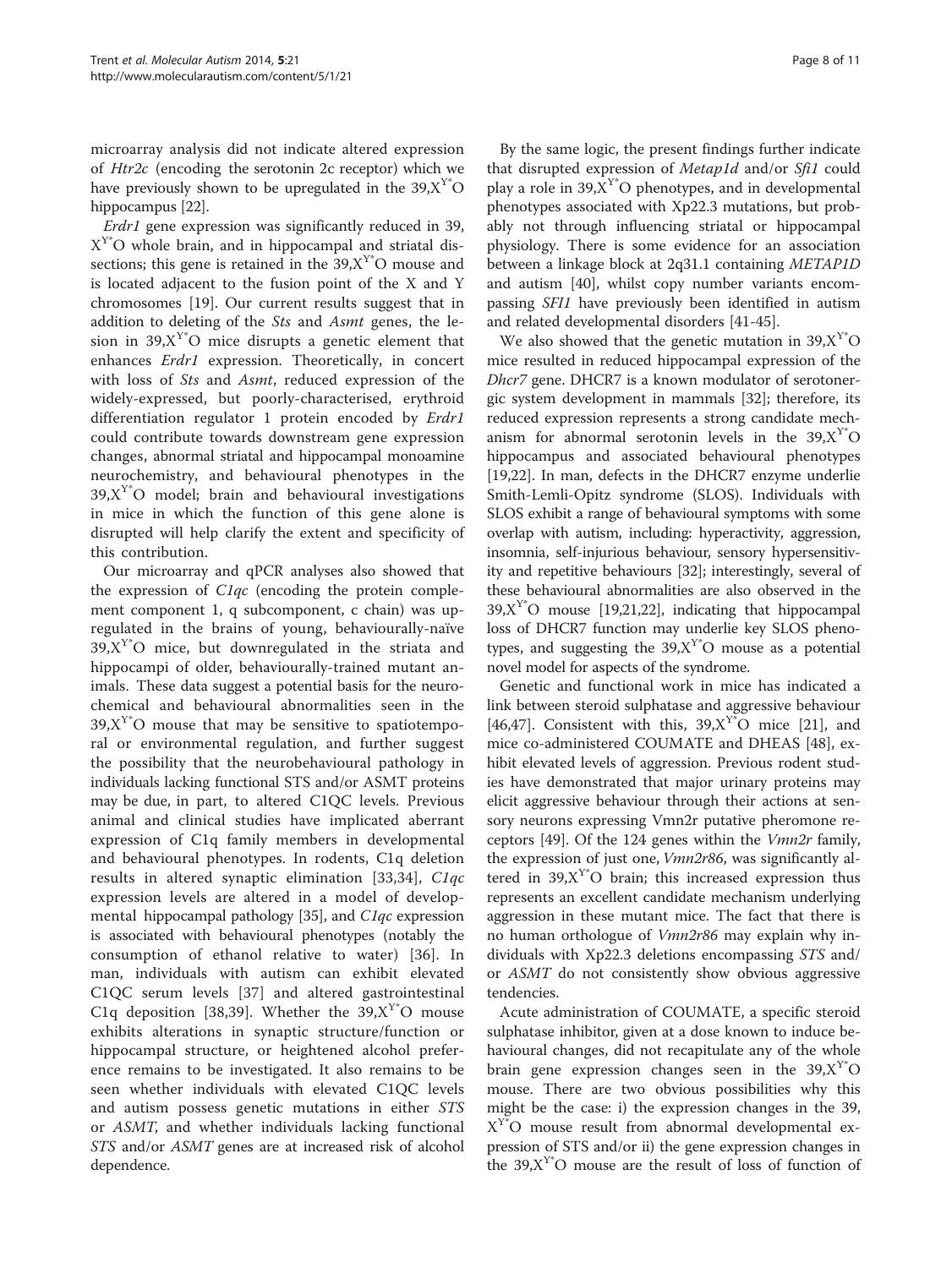<span id="page-8-0"></span>ASMT, or reduced expression of Erdr1. A previous study found no effect of acute administration of COUMATE on the concentrations of endogenous DHEAS or DHEA in whole mouse brain, although the drug did reduce entry of systemic DHEAS into the brain [[50\]](#page-10-0). Thus, the molecular basis of COUMATE-induced behavioural changes remains obscure; it is plausible that the drug induces brain regionspecific gene expression changes that we were unable to detect, and this possibility remains to be investigated.

Our current analyses provide, for the first time, a systematic profile of the steroid milieu in the mouse brain. There was substantial overlap between the free and sulphated steroids that were detectable in the adult male mouse brain (present data), and those that were most readily detectable in the adult male rat brain [[26](#page-9-0)] consistent with a degree of cross-species homology, although, interestingly, concentrations of most compounds tended to be higher in mouse brain. We found no significant differences in the concentrations of the detectable compounds between  $40, XY$  and  $39, X<sup>Y</sup>$ °O brains, consistent with an absence of large between-group differences in steroid brain biochemistry. This finding, taken together with our previous data showing reduced serum DHEA levels in  $39, X^{Y*}O$  mice [[19\]](#page-9-0) suggests the possibility that where STS is absent developmentally, as in  $39, X^{Y*}O$ mice, a compensatory mechanism is recruited to cleave sulphated steroid esters in brain, but not in peripheral tissues. Due to the difficulty of generating  $39, X^{Y^*}O$  mice and precisely genetically-matched controls, and the apparent variability in brain steroid levels in the mutant group, our study had limited power, with several steroids below the limit of detection. As such, we cannot completely exclude the possibility that there are subtle differences in levels of one or more steroids within 40, XY and 39,  $X^{Y*}O$  brain tissue.

## Conclusions

Here, we have shown that the genetic mutation in 39, $X^{Y*}O$  mice, in addition to deleting the *Sts* and *Asmt* genes, also results in significant downregulation of the adjacent Erdr1 gene. In the absence of Sts or Asmt single gene knockout mice, the present study gives the first clues as to possible downstream gene expression changes that might result from the loss of one (or both) of these genes; of the limited number of robust resultant gene expression changes, several may be pertinent to  $39, X^{\gamma*}O$  neurochemical and behavioural phenotypes, and hence, to similar phenotypes in individuals with loss of function mutations within STS or ASMT. Importantly, it should be noted that just because gene expression differences across genotypes are large, they might not necessarily be biologically significant.

Future functional validation and pathway analysis studies in the  $39, X^{Y*}O$  mouse throughout development, incorporating an examination of the spatiotemporal dynamics of protein changes indicated by our present study, should further elucidate the neurobiological pathways by which the  $39, X^{Y*}O$  mutation gives rise to behavioural phenotypes analogous to those seen in neurodevelopmental disorders. Future work might examine whether the gene expression changes seen here are recapitulated in accessible tissues from individuals lacking STS and/or ASMT, and could test for abnormalities in complement pathway function, mitochondrial metabolism and cholesterol biosynthesis. Should this be the case, these physiological abnormalities could modulate either the risk of developing ADHD or autism, and/or to the clinical course of these disorders.

Our analyses indicated no large differences in brain steroid concentration between  $40, XY$  and  $39, X<sup>Y</sup>$ °O adult mice, and hence, suggest that altered steroid biochemistry may not be a significant contributor to abnormal brain and behavioural phenotypes in this mouse model, nor to similar phenotypes in individuals with mutations in STS and/or ASMT. However, a developmental difference in brain steroid levels between Sts/Asmt-deficient and wildtype subjects may plausibly exist and contribute towards between-group adult behavioural phenotypes.

## Additional files

[Additional file 1:](http://www.biomedcentral.com/content/supplementary/2040-2392-5-21-S1.docx) Primer sequences for quantitative PCR analyses. [Additional file 2:](http://www.biomedcentral.com/content/supplementary/2040-2392-5-21-S2.docx) Expression of genes adjacent to Erdr1 in 40,XY and 39, X<sup>Y\*</sup>O hemibrain tissue.

[Additional file 3:](http://www.biomedcentral.com/content/supplementary/2040-2392-5-21-S3.docx) Comparison of gene expression in vehicle and COUMATE-treated 40,XY mouse brain.

#### Abbreviations

ADHD: Attention Deficit Hyperactivity Disorder; ASDs: autism spectrum disorders; DHEA(S): dehydroepiandrosterone (sulphate); GABA: γ-aminobutyric acid; GC-MS: gas chromatography-mass spectrometry; HLB: hydrophobic-lipophilic balance; 5-HT: 5-hydroxytryptamine; MO: methoxyamine; MRC NIMR: Medical Research Council National Institute for Medical Research; NMDA: N-acetyl-Daspartic acid; PCR: polymerase chain reaction; po: per os; qPCR: quantitative polymerase chain reaction; RMA: Robust Multipoint Average; SLOS: Smith-Lemli-Opitz syndrome; STS: steroid sulphatase; TMSI: trimethylsilylimidazole.

#### Competing interests

The authors declare that they have no competing interests.

#### Authors' contributions

ST, JPF and WD conceived and designed the experiments. ST, JPF and OAO performed the experiments. ST, JPF and WD analysed the data. ST, JFP, OAO and WD wrote the paper. All authors read and approved the final manuscript.

#### Acknowledgments

The work was supported by a Medical Research Council United Kingdom (MRC UK) New Investigator Research Grant to WD (G0900636), by a Research Councils UK Fellowship to WD, and by MRC UK funding to OAO (U117532009). The funding bodies had no role in the design, collection, analysis or interpretation of data, nor in the writing of the manuscript, nor in the decision to submit the manuscript for publication. COUMATE was a kind gift to JPF from Dr Laurent Nicolas.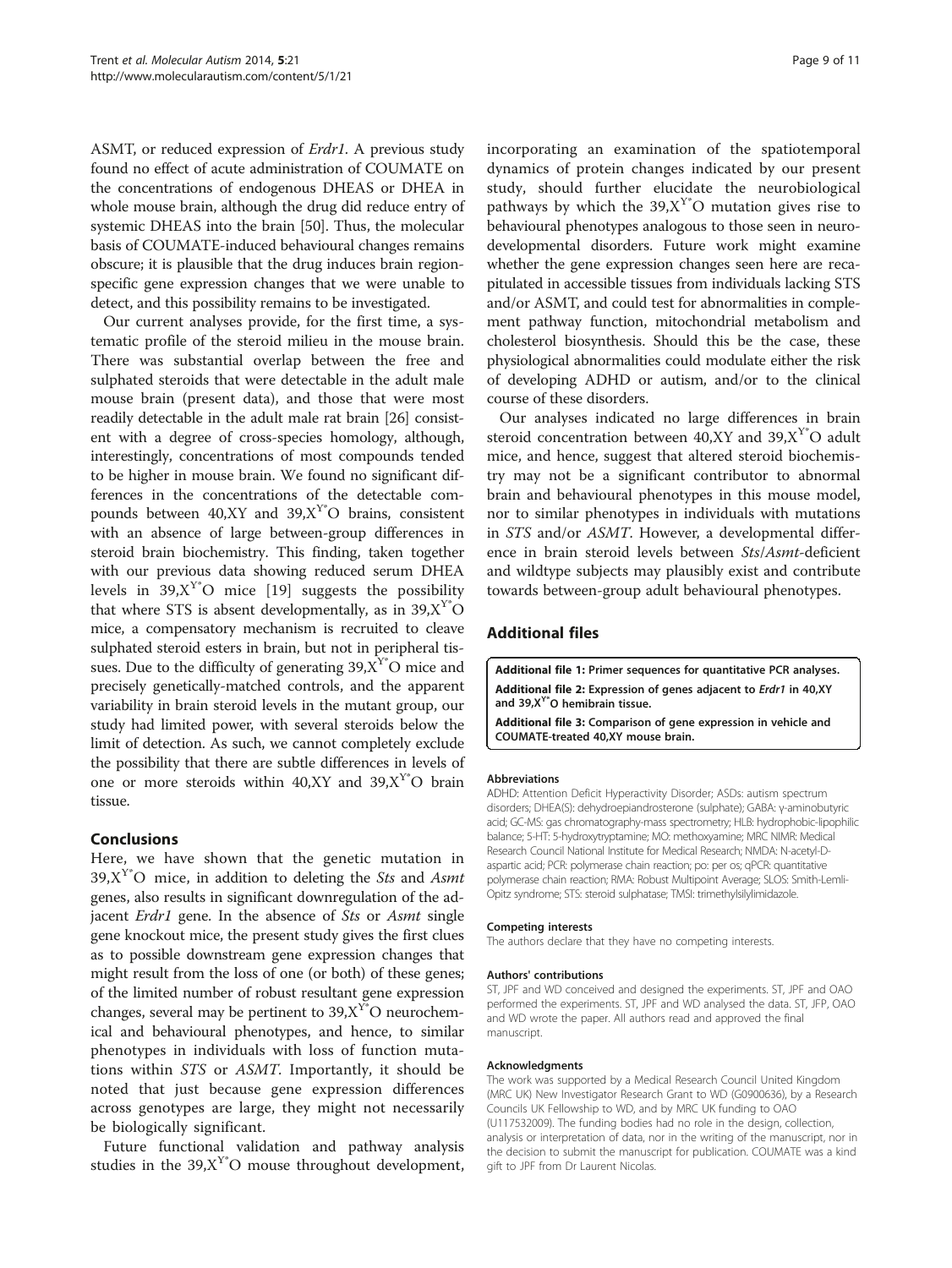#### <span id="page-9-0"></span>Author details

<sup>1</sup>Neuroscience and Mental Health Research Institute, Cardiff University, Cardiff, UK. <sup>2</sup>Department of Neuroscience, Physiology and Pharmacology, University College London, London, UK. <sup>3</sup>Medical Research Council National Institute for Medical Research, London, UK. <sup>4</sup>Medical Research Council Centre for Neuropsychiatric Genetics and Genomics, Cardiff University, Cardiff, UK. <sup>5</sup>School of Psychology, Cardiff University, Tower Building, Park Place, Cardiff CF10 3AT, UK.

#### Received: 17 October 2013 Accepted: 19 February 2014 Published: 6 March 2014

#### References

- Rommelse NN, Geurts HM, Franke B, Buitelaar JK, Hartman CA: A review on cognitive and brain endophenotypes that may be common in autism spectrum disorder and attention-deficit/hyperactivity disorder and facilitate the search for pleiotropic genes. Neurosci Biobehav Rev 2011, 35:1363–1396.
- 2. Baron-Cohen S, Lombardo MV, Auyeung B, Ashwin E, Chakrabarti B, Knickmeyer R: Why are autism spectrum conditions more prevalent in males? PLoS Biol 2011, 9:e1001081.
- 3. Groenman AP, Oosterlaan J, Rommelse N, Franke B, Roeyers H, Oades RD, Sergeant JA, Buitelaar JK, Faraone SV: Substance use disorders in adolescents with attention deficit hyperactivity disorder: a 4-year follow-up study. Addiction 2013, 108:1503–1511.
- 4. Howlin P, Goode S, Hutton J, Rutter M: Adult outcome for children with autism. J Child Psychol Psychiatry 2004, 45:212-229.
- 5. Kent L, Emerton J, Bhadravathi V, Weisblatt E, Pasco G, Willatt LR, McMahon R, Yates JR: X-linked ichthyosis (steroid sulphatase deficiency) is associated with increased risk of attention deficit hyperactivity disorder, autism and social communication deficits. J Med Genet 2008, 45:519–524.
- Brookes KJ, Hawi Z, Kirley A, Barry E, Gill M, Kent L: Association of the steroid sulphatase (STS) gene with attention deficit hyperactivity disorder. Am J Med Genet B Neuropsychiatr Genet 2008, 147B:1531-1535.
- Brookes KJ, Hawi Z, Park J, Scott S, Gill M, Kent L: Polymorphisms of the steroid sulphatase (STS) gene are associated with attention deficit hyperactivity disorder and influence brain tissue mRNA expression. Am J Med Genet B Neuropsychiatr Genet 2010, 153B:1417–1424.
- Stergiakouli E, Langley K, Williams H, Walters J, Williams NM, Suren S, Giegling I, Wilkinson LS, Owen MJ, O'Donovan MC, Thapar A, Davies W: Steroid sulfatase is a potential modifier of cognition in attention deficit hyperactivity disorder. Genes Brain Behav 2011, 10:334–344.
- Reed MJ, Purohit A, Woo LW, Newman SP, Potter BV: Steroid sulphatase: molecular biology, regulation, and inhibition. Endocr Rev 2005, 26:171–202.
- 10. Penn AA: Early brain wiring: activity-dependent processes. Schizophr Bull 2001, 27:337–347.
- 11. Chaste P, Clement N, Botros HG, Guillaume JL, Konyukh M, Pagan C, Scheid I, Nygren G, Anckarsater H, Rastam M, Ståhlberg O, Gillberg IC, Melke J, Delorme R, Leblond C, Toro R, Huguet G, Fauchereau F, Durand C, Boudarene L, Serrano E, Lemière N, Launay JM, Leboyer M, Jockers R, Gillberg C, Bourgeron T: Genetic variations of the melatonin pathway in patients with attention-deficit and hyperactivity disorders. J Pineal Res 2011, 51:394–399.
- 12. Etain B, Dumaine A, Bellivier F, Pagan C, Francelle L, Goubran-Botros H, Moreno S, Deshommes J, Moustafa K, Le Dudal K, Mathieu F, Henry C, Kahn JP, Launay JM, Mühleisen TW, Cichon S, Bourgeron T, Leboyer M, Jamain S: Genetic and functional abnormalities of the melatonin biosynthesis pathway in patients with bipolar disorder. Hum Mol Genet 2012, 21:4030–4037.
- 13. Galecki P, Szemraj J, Bartosz G, Bienkiewicz M, Galecka E, Florkowski A, Lewinski A, Karbownik-Lewinska M: Single-nucleotide polymorphisms and mRNA expression for melatonin synthesis rate-limiting enzyme in recurrent depressive disorder. J Pineal Res 2010, 48:311–317.
- 14. Jonsson L, Ljunggren E, Bremer A, Pedersen C, Landen M, Thuresson K, Giacobini M, Melke J: Mutation screening of melatonin-related genes in patients with autism spectrum disorders. BMC Med Genomics 2010, 3:10.
- 15. Melke J, Goubran Botros H, Chaste P, Betancur C, Nygren G, Anckarsater H, Rastam M, Stahlberg O, Gillberg IC, Delorme R, Chabane N, Mouren-Simeoni MC, Fauchereau F, Durand CM, Chevalier F, Drouot X, Collet C, Launay JM,

Leboyer M, Gillberg C, Bourgeron T: Abnormal melatonin synthesis in autism spectrum disorders. Mol Psychiatry 2008, 13:90–98.

- 16. Toma C, Rossi M, Sousa I, Blasi F, Bacchelli E, Alen R, Vanhala R, Monaco AP, Jarvela I, Maestrini E: Is ASMT a susceptibility gene for autism spectrum disorders? A replication study in European populations. Mol Psychiatry 2007, 12:977–979.
- 17. Wang L, Li J, Ruan Y, Lu T, Liu C, Jia M, Yue W, Liu J, Bourgeron T, Zhang D: Sequencing ASMT identifies rare mutations in Chinese Han patients with autism. PLoS One 2013, 8:e53727.
- 18. Veenstra-VanderWeele J, Blakely RD: Networking in autism: leveraging genetic, biomarker and model system findings in the search for new treatments. Neuropsychopharmacology 2012, 37:196–212.
- 19. Trent S, Dean R, Veit B, Cassano T, Bedse G, Ojarikre OA, Humby T, Davies W: Biological mechanisms associated with increased perseveration and hyperactivity in a genetic mouse model of neurodevelopmental disorder. Psychoneuroendocrinology 2013, 38:1370-1380.
- 20. Davies W, Humby T, Kong W, Otter T, Burgoyne PS, Wilkinson LS: Converging pharmacological and genetic evidence indicates a role for steroid sulphatase in attention. Biol Psychiatry 2009, 66:360-367
- 21. Trent S, Dennehy A, Richardson H, Ojarikre OA, Burgoyne PS, Humby T, Davies W: Steroid sulfatase-deficient mice exhibit endophenotypes relevant to attention deficit hyperactivity disorder. Psychoneuroendocrinology 2012, 37:221-229.
- 22. Trent S, Cassano T, Bedse G, Ojarikre OA, Humby T, Davies W: Altered serotonergic function may partially account for behavioral endophenotypes in steroid sulfatase-deficient mice. Neuropsychopharmacology 2012, 37:1267-1274.
- 23. Vivien-Roels B, Malan A, Rettori MC, Delagrange P, Jeanniot JP, Pévet P: Daily variations in pineal melatonin concentrations in inbred and outbred mice. J Biol Rhythms 1998, 13:403–409.
- 24. ArrayExpress. [\[http://www.ebi.ac.uk/arrayexpress\]](http://www.ebi.ac.uk/arrayexpress)
- 25. Isles AR, Davies W, Burrmann D, Burgoyne PS, Wilkinson LS: Effects on fear reactivity in XO mice are due to haploinsufficiency of a non-PAR X gene: implications for emotional function in Turner's syndrome. Hum Mol Genet 2004, 13:1849–1855.
- 26. Ebner MJ, Corol DI, Havlikova H, Honour JW, Fry JP: Identification of neuroactive steroids and their precursors and metabolites in adult male rat brain. Endocrinology 2006, 147:179–190.
- 27. Sujkovic E, Mileusnic R, Fry JP: Metabolism of neuroactive steroids in day-old chick brain. J Neurochem 2009, 109:348–359.
- 28. SFARI Gene: a modular database for autism research. [\[https://gene.sfari.](https://gene.sfari.org/autdb/Welcome.do) [org/autdb/Welcome.do\]](https://gene.sfari.org/autdb/Welcome.do)
- 29. AutDB Autism Database. [[http://autism.mindspec.org/autdb/Welcome.do\]](http://autism.mindspec.org/autdb/Welcome.do) 30. ADHDgene: a genetic database for Attention Deficit Hyperactivity
- Disorder. [\[http://adhd.psych.ac.cn](http://adhd.psych.ac.cn)]
- 31. Mouse Genome Informatics. [<http://www.informatics.jax.org>]
- 32. Waage-Baudet H, Lauder JM, Dehart DB, Kluckman K, Hiller S, Tint GS, Sulik KK: Abnormal serotonergic development in a mouse model for the Smith-Lemli-Opitz syndrome: implications for autism. Int J Dev Neurosci 2003, 21:451–459.
- 33. Boulanger LM: Immune proteins in brain development and synaptic plasticity. Neuron 2009, 64:93–109.
- 34. Stevens B, Allen NJ, Vazquez LE, Howell GR, Christopherson KS, Nouri N, Micheva KD, Mehalow AK, Huberman AD, Stafford B, Sher A, Litke AM, Lambris JD, Smith SJ, John SW, Barres BA: The classical complement cascade mediates CNS synapse elimination. Cell 2007, 131:1164–1178.
- 35. Hagihara H, Takao K, Walton NM, Matsumoto M, Miyakawa T: Immature dentate gyrus: an endophenotype of neuropsychiatric disorders. Neural Plast 2013, 2013:318596.
- 36. Tabakoff B, Saba L, Kechris K, Hu W, Bhave SV, Finn DA, Grahame NJ, Hoffman PL: The genomic determinants of alcohol preference in mice. Mamm Genome 2008, 19:352–365.
- 37. Corbett BA, Kantor AB, Schulman H, Walker WL, Lit L, Ashwood P, Rocke DM, Sharp FR: A proteomic study of serum from children with autism showing differential expression of apolipoproteins and complement proteins. Mol Psychiatry 2007, 12:292–306.
- 38. Torrente F, Anthony A, Heuschkel RB, Thomson MA, Ashwood P, Murch SH: Focal-enhanced gastritis in regressive autism with features distinct from Crohn's and Helicobacter pylori gastritis. Am J Gastroenterol 2004, 99:598-605.
- Torrente F, Ashwood P, Day R, Machado N, Furlano RI, Anthony A, Davies SE, Wakefield AJ, Thomson MA, Walker-Smith JA, Murch SH: Small intestinal enteropathy with epithelial IgG and complement deposition in children with regressive autism. Mol Psychiatry 2002, 7:375-382.